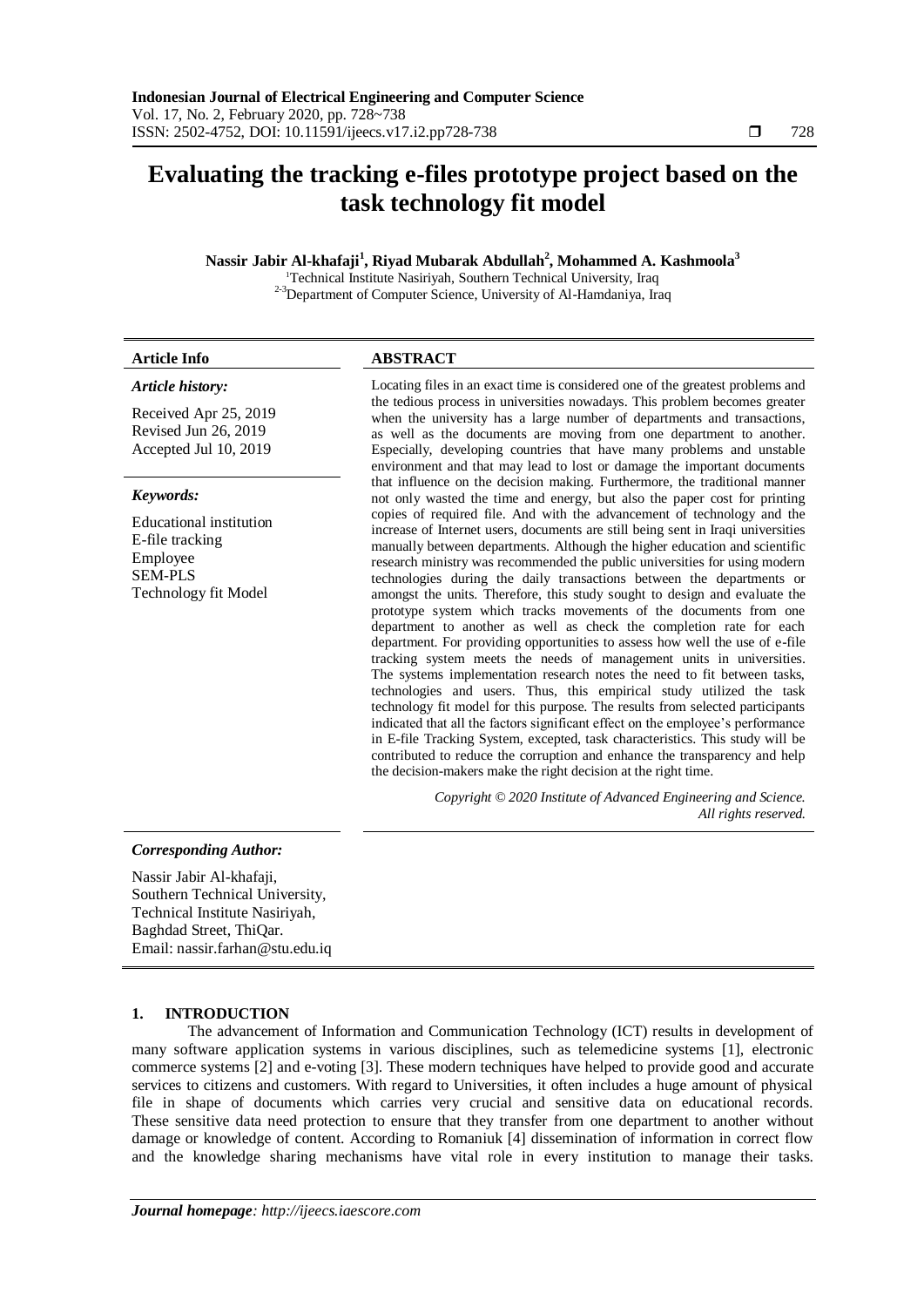The changing role and the large amount of information prepared by department in university makes it necessary to apply tools which allow quick and efficient processing and use of such data safety. Information and communication technologies act as main supporting element that assists in the integration of institutions and increase possibilities for the cooperation between public administration bodies with other entities and departments. These information and technologies are becoming more and more helpful increasing the effectiveness of communication process [5]. In this study, used the term documents which mean to be files as well as papers throughout the article.

According to Goodhue and Thompson [6], the linkage between information and communications technologies and user performance has been an ongoing concern in IS research, this argument also supported by Carter, Petter and Randolph [7]. Moreover, although IS project in general and e-file systems in specific have been widely implemented in governments worldwide but the challenges faced by the users during and post-implementation of these systems remain a growing concerns for stakeholders.

The e-file Tracking System (EFTS) utilized in universities as a solution to traditional file management system and to improve the document management online. This makes the retrieval of documents online at with updated information on movement of files between offices in universities [8]. For all the potential benefits of using the e-file tracking system in the government universities, there are enormous challenges present when implementing it, with a failing in the implementations of electronic systems in developing countries and especially in Iraq, Because Iraq has experience in failure in many IT projects such as e-government local project [9]. In addition to that, Kvon et al [10] affirmed that rapid development in information technology and its usage in higher education contributes in efficiency but on the hand results in various risks that affect implementation of other educational processes and aspects of education system. These risk associated with using information technology in higher education suggests to examine the use of an electronic system by a person but also the effect bring by this system on employees job performance. Whereas, the abilities of employees to handle these information technology systems and the challenges in the implementation stages also serves as critical [11]. In light of the cited literature, the research to understand the factors that contributes in use of new system and employee job performance followed by an implementation in initial phase can be valuable to the universities. The best model to theoretically support the idea is task-technology fit (TTF) model. Lu and Yang [12] asserted that TTF model is widely used model that provides best theoretical explanation on how information technology leads to superior performance and impact of its usage by the employees. The rest of this paper is organized as follows: Section 2 highlights on the critical issues pertinent on the modern technology and the effect on the job performance. Section 3 elaborates TTF model as the related theoretical framework on the e-file tracking. Section 4 build the e-file tracking prototype for university working style by using Bootstrap Framework and PHP with MySql as the back-end programs language. Section 5 explains the methodology employed in current research including research design, study setting, instruments, data sample, data analysis technique employees, prototype system and experimental results. In addition, Section 6 contains the discussion and conclusion.

#### **2. STATEMENT OF THE PROBLEM**

To locate the specific file in a specific time is considered one of the most tiresome works in almost all the public organizations [13]. With the increasing number of departments in universities, file tracking requires an independent employee in almost all departments of the university. Time is wasted only for searching of a certain documents, and the problem becomes worse when the files or reports are important and may influence on the decision-making [14]. As well as, managing data is a laborious job; especially in cases where there is need to handle a large amount of data [15]. Therefore, Mahmood and Okumus [16] added that, electronic document system is currently becoming one of the most required tools for management in Universities. With the advancement of technology and the increase of Internet users, documents are still being sent in Iraqi universities manually between departments [17]. Although the higher education and scientific research ministry was recommended the public universities for using modern technologies during the daily transactions between the departments or amongst the units.

Notwithstanding that the benefits of the e-file system are numerous, there are significant challenges associated with developing and implementing it in many organizations. According to Zhu and Kindarto [18], the rate of failure of IT projects in the public sector is abnormally high in many countries (whether developed or developing countries), particular in post-implementation. The current empirical research recognized TTF model as powerful model and employed it to assess the adoption and use of an innovative artifact in a specific context in post-implementation stage. Goodhue and Thomson [6] argued that for any technology the willingness or acceptance from the users is very important and the technology should fit with task of the users to prove its effectiveness. In addition of the previous arguments, there is not much research, however, that focus specifically focuses on the Middle East and provides a richer understanding of the e-file tracking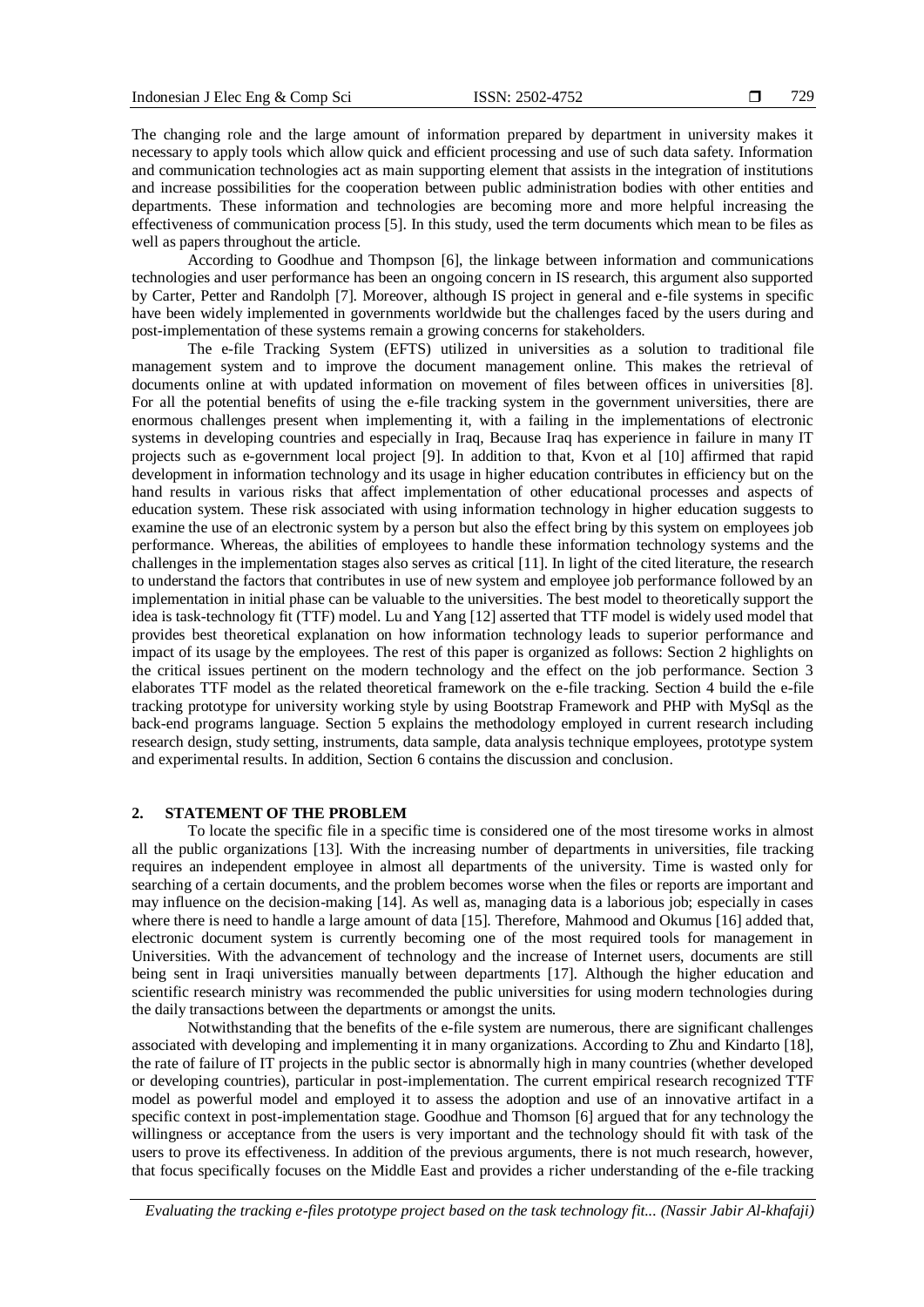process and its challenges in public universities. Furthermore, so far, there is insufficient research on the study of system tracking acceptance or adoption based on the application of the TTF model

#### **3. REVIEW OF RELATED LITERATURE**

In this section, we discuss the key concepts and related works on the e-file concept and previous studies that concentrates on the system tracking.

#### **3.1. What is EFTS**

Electronic File Tracking System (EFTS) is *"a web application that manages the movements of files at any time from one desk/room to another and assists in managing the efficient flow of files"*. Saldon-Eder [19] documented file tracking system as a system that manage the process of storing, locating, updating and sharing data file to support workflow progression and business outcomes. Sprague [14] added that, this application save paper, speed up communications and increase the productivity of business processes through its effectiveness to manage communication.

Using this system any desk/room can send and receive request, and decisions at any time. This file tracking system use a systematic procedure and assign file a unique numbering for efficient file management that use for file status monitoring and file movement tracking. This system uses a very powerful search form that can locate and file and also enable to analyses the file movement from one place to another. Therefore, Mahmood and Okumus [16] argued that in order to have effective management and administration system it is crucial for every organization to adopt an electronic document system.

In context of university, this system allows the administrator (Rector of a university) to create faculties and assign them all the departments based on the hierarchy of that particular university. Every department must have a user (chief of department) responsible for managing that department files. On the other hand, administrative have rights to add a user (Administrative Staff) who act a Secretariat of university in the file management system. All parties in the system including administrator and users can create a custom file (for instance: request or decision) and send them to concerned person for confirmation. As the file will be sent to the concerned person, the person will het notification of new arrived file and have an option to accept or reject the upcoming file. In case file is accepted no additional comment is require, on contrary a rejection require reasons for rejection of file and rejected file will be automatically returned to the sender. The accepted file will be moved to the accepted file section and provide options to the receivers like forward, send to archive, print, download and edit. In case of using "forward" option, the sender will see another window with possible forwarding's. As the work on file is finished, the responsible person can press the send for archiving button and file will be sent to the administrator for archiving. Moreover, same file is available for download and print option. Importantly, only accepted files can be edited by the responsible persons. In addition, only administrative have the right to see the movement history of the file archived in database.

#### **3.2. Benefits of File Tracking System**

According to Krasniqi [20] there are more advantages of using information technology in general and electronic file tracking system in specific for the organizations and universities, below listed the key benefits of such technologies:

- a) Effective and efficient file management system Online File Tracking
- b) Secure file management with fast retrieval
- c) Staff performance improvement
- d) Increase in organizational efficiency level
- e) Paperless communication system and reduce paper cost
- f) Less energy consumed in terms of resources
- g) Time saving
- h) No file redundancy
- i) Less chances of mistakes in record keeping
- j) Low cost and effective solution to tradition file management system

#### **3.3. E-file System Tracking in University**

Information and communication technologies have been implemented in different organizations for effectiveness. These technologies help organizations in many aspects such as strategy, budget, anticorruption, security and privacy, user requirements, cooperation and system integration among others [21]. Alshibly [22] also supported the claim and mentioned that information technologies are source of achieving efficiency in operations by reducing cost, automation in processes, improving capacity, minimizing errors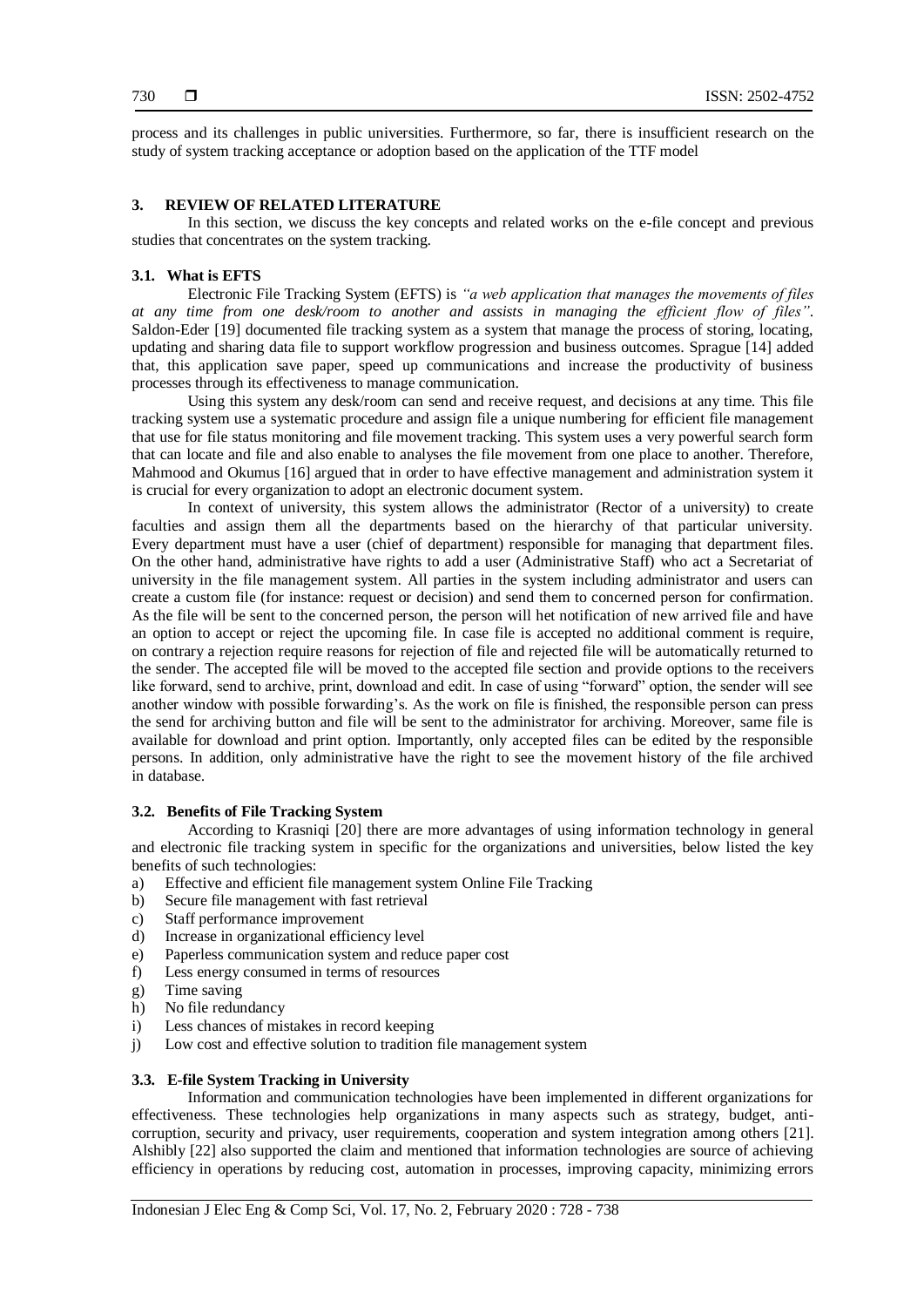and saving on labor cost. Özdemirci [23] indicated that the use of information and communication technology is essential and crucial for educational institutions. EFTS provides solution in terms of improved efficiency of communication by providing online tracking of the movement of document online and details of in and out of the offices.

Currently, most of the public universities in Iraq use a physical standard way for making decisions and requests or any important information. Similarly, Mushhad, Gilani, Ahmed and Abbas [24] said that most of universities are suffering due to obstacles in file management due to using paper based or semiautomated systems. Other than this during the archiving of needed file, they have to use physical standard way [20]. Most often, the archiving of the files should be done alphabetically or numerically. This traditional way requires lot of energy and a time consuming method, it can be result in misplacing of files or sometime even loss of important file that can be hinder for university work and could decease the work performance. In case when university wants to solve an issue or make a decision based on the file that is available in the physical archive, this is a time consuming process to go and find such file from the archive room. All these activities results in wastage of time and energy which can be utilized for other organizational processes. Mushhad et al., [24] referred that, as indexing multiple documents in universities, searching and sorting are cumbersome processes for paper documents.

On the other hand, seldom situation is file lost and to secure a file room it also cost too much to organization. All security systems including sensors, anti-theft alarms, fire alarms and security devices cost organization a heavy amount. In case of country like Iraq with unstable situation, a file can be missing or lost due to corruption. These all way of storing file allow unauthorized person to access and modify the record, even the person can torn or burn the file and the record will be vanished forever. In fact, these kinds of situations can be serious problem when the record is of sensitive nature. These problems and others (see Section 2) encourage the current research to develop a file tracking system that can solve all discuss problem which can occur due to physical file system and solve these problems in best manner and assess this new file system based on TTF model perspective. According to Demong, Hassan, Besar and Zulkifli [8], electronic file tracking is becoming more crucial for university because of their aim of paperless society and helping staff in delivering, maintaining and managing all the documents efficiently in order to provide excellence service quality. Furthermore, EFTS appears as solution that provides improved efficiency in retrieving documents online at any time and also keeps track of the movement of files from one place to another [19].

Electronic file transfer system brings many benefits to university which includes the availability of the document immediately and these documents are available to multiple users at the same time. This also eliminates the need of extra copies for the others and electronic documents will not get lost if they are indexed and backed up properly. Williams and Uzochukwu [25] stated that, document tracking system is a cost effective web-based application that will guarantee organization savings on an on-going basis. Moreover, improve customer service across all departments including enrollment services. Therefore, based on above the current study aimed to design and develop and electronic e-file tacking system that can be used by universities with purpose to move from traditional file system to an organized and cost saving electronic system, the system is then evaluated based on TTF perspective.

#### **3.4. Tasks-Technology-Fit (TTF)**

This section highlights the importance of information technology and how the fit between modern technologies impact on employees' task in achieving individual performance. To achieve this main objective, the prior study asserted that, the task-technology fit is authentic source and can be used as a diagnostic tool to assess whether information technologies system and services used by a give organization meets the user needs or in other words failed to provide the require support. According to Goodhue and Thompson [6] TTF is "the degree to which a technology assists an individual in performing his or her portfolio of tasks". Moreover, Lu and Yang [12] documented TTF as a theoretical model that is widely employed to assess how information technology leads to superior performance and usage impact. Figure 1 present the TTF model as depicts that both task characteristics and technology characteristics affect the task technology fit, which in turn determines individual performance and actual utilization.

Although TTF model has well known and widely adapted in information system research filed by various researchers such as D'Ambra, Wilson and Akter [26], Junglas, Abraham and Watson [27] and Zhou, Lu, and Wang [28]. But the limited attention has been paid on applying TTF in electronic file tracking system as used in current research. The claim has been supported by Lu and Yang [12], where the use of TTF model has been recommended to further explore TTF and validate it in various contexts. Based on the identified gap, the current research used TTF as an established theoretical framework in information system research that allows investigation of issues of fit of technology to tasks as well as performance (source). TTF explores the relationship between individual tasks and technology fit profiles by measuring user performance and technology utilization. Table 1 lists the TTF constructs with brief description for each one.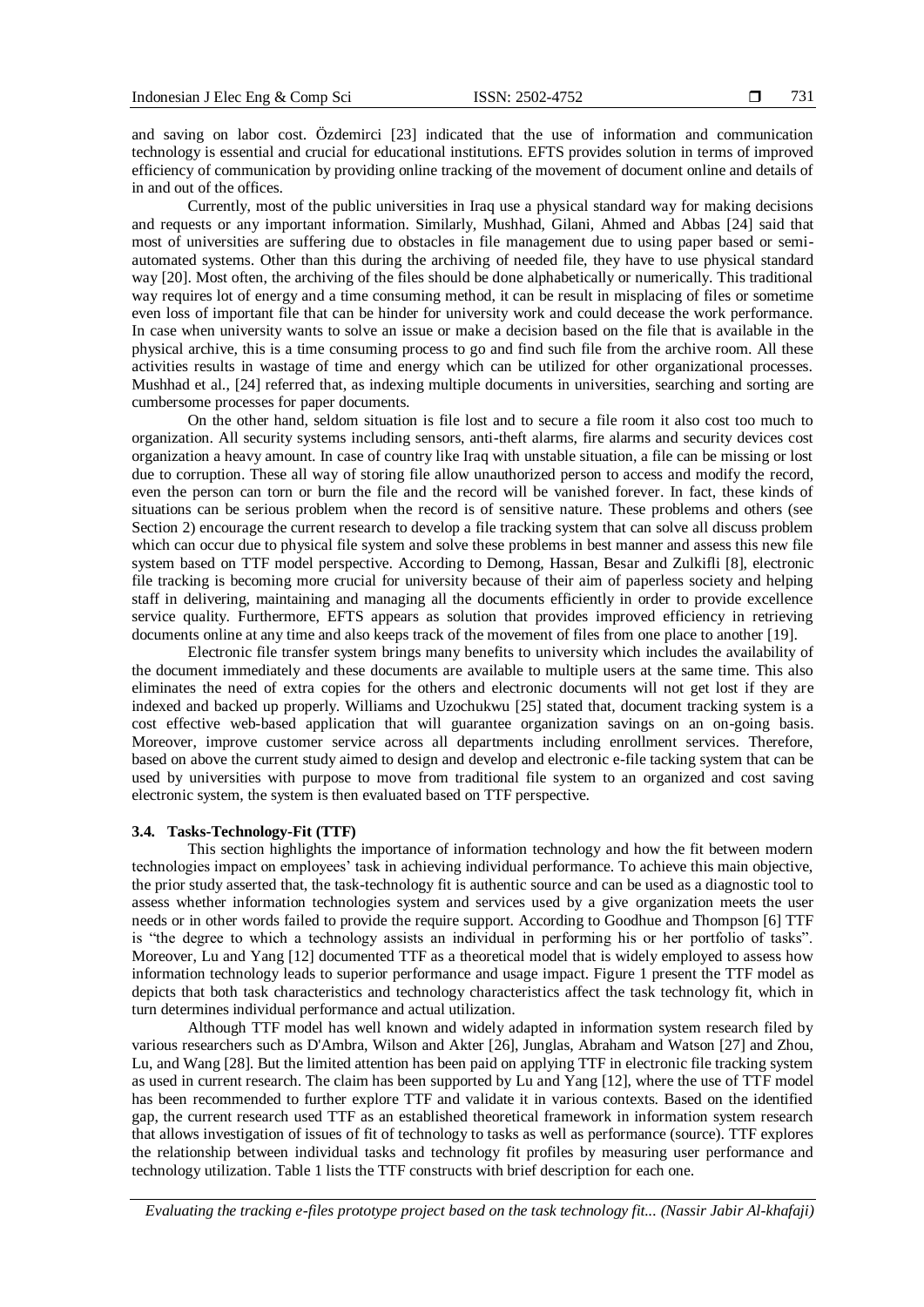

Figure 1. The task-technology fit model

#### Table 1. TTF Constructs

| Construct                     | Description                                                                                                                                                                                                                                                                                                                                                                                                                                              | Sources                           |
|-------------------------------|----------------------------------------------------------------------------------------------------------------------------------------------------------------------------------------------------------------------------------------------------------------------------------------------------------------------------------------------------------------------------------------------------------------------------------------------------------|-----------------------------------|
| <b>Task Characteristics</b>   | In the broad TTF perspective, tasks are defined as "actions carried out by<br>individuals in turning inputs to outputs to satisfy their information needs.<br>Task characteristics are those that a user might use information technology<br>to perform. Tasks can vary in a number of dimensions: task non-<br>routineness, task interdependence, and time criticality".<br>Technology is any too including hardware, software or data that can be used |                                   |
| Technology<br>Characteristics | by employees in managing their job tasks with ease. The attributes of the<br>technologies impact on the perception of the employees about technology<br>and its usage. The TTF model highlights the key role of technologies<br>(functionality and attributes) and their compatibility and fitness with the<br>needs of individuals.                                                                                                                     | Goodhue and<br>Thompson [6]       |
| Task-Technology Fit           | TTF is a terms used to assess the degree to which a technology help an<br>individual in performing a variety of tasks. TTF is the fitness of technology<br>and its functionality with the task requirement of the individuals and their<br>abilities.                                                                                                                                                                                                    | D'Ambra, Wilson<br>and Akter [26] |
| <b>Utilization</b>            | The past literature on utilization presented it as a belief of users about using<br>a system. TTF is one of the determinants that belief about the usefulness of<br>the system for the users and how the usage of system can bring benefit for<br>the users.                                                                                                                                                                                             |                                   |
| Performance Impacts           | Performance is regarded as the accomplishment of the assigned tasks by the<br>individuals. In TTF context, high performance depicts the higher level of<br>technology fit with the user requirements and the satisfaction gained by<br>using IT. Higher level of TTF enhances the performance impact of the<br>system usage.                                                                                                                             |                                   |

#### **4. DEVELOPING THE E-FILE TRACKING SYSTEM PROTOTYPE**

Electronic file has been proposed as a solution prototype system to enhance the efficiency of retrieving the significant documents and reports online at anytime and anywhere as well as tracing the movement of documents in and out of the specific department.

The softwares used to develop this system are WAMP and Sublime Text v3.0. The researchers also used frameworks such as Bootstrap. According to Saldon-Eder [19], Bootstrap is one of the most popular front-end frameworks and open source projects in the world. It is a front-end framework for faster and easier web development. The researchers chose Bootstrap because it is easy to learn and can be easily be manipulated. Since web-based programs and software are easy to access, HTML and PHP are good for developing this kind of programs. HTML and PHP also allows the researcher to do more designs with the help of Bootstrap. MySQL is a free and open source database program. It can be used to create, modify and manipulate information contained in the database. It is used to add, delete and update information in the database. Figure 2 illustrates the main functions of this system.

In order to achieve the proposed system, the researchers developed functional software that satisfied the system design. The researchers also used some logical procedures in creating and developing the software in order for the system to work efficiently. The researchers chose Hypertext Processor (PHP) and Hypertext Mark-up Language (HTML) for the front-end, PHP/HTML as a front-end for our proposed system because it has the features which suites the needs of our client and we can assure that it is user-friendly.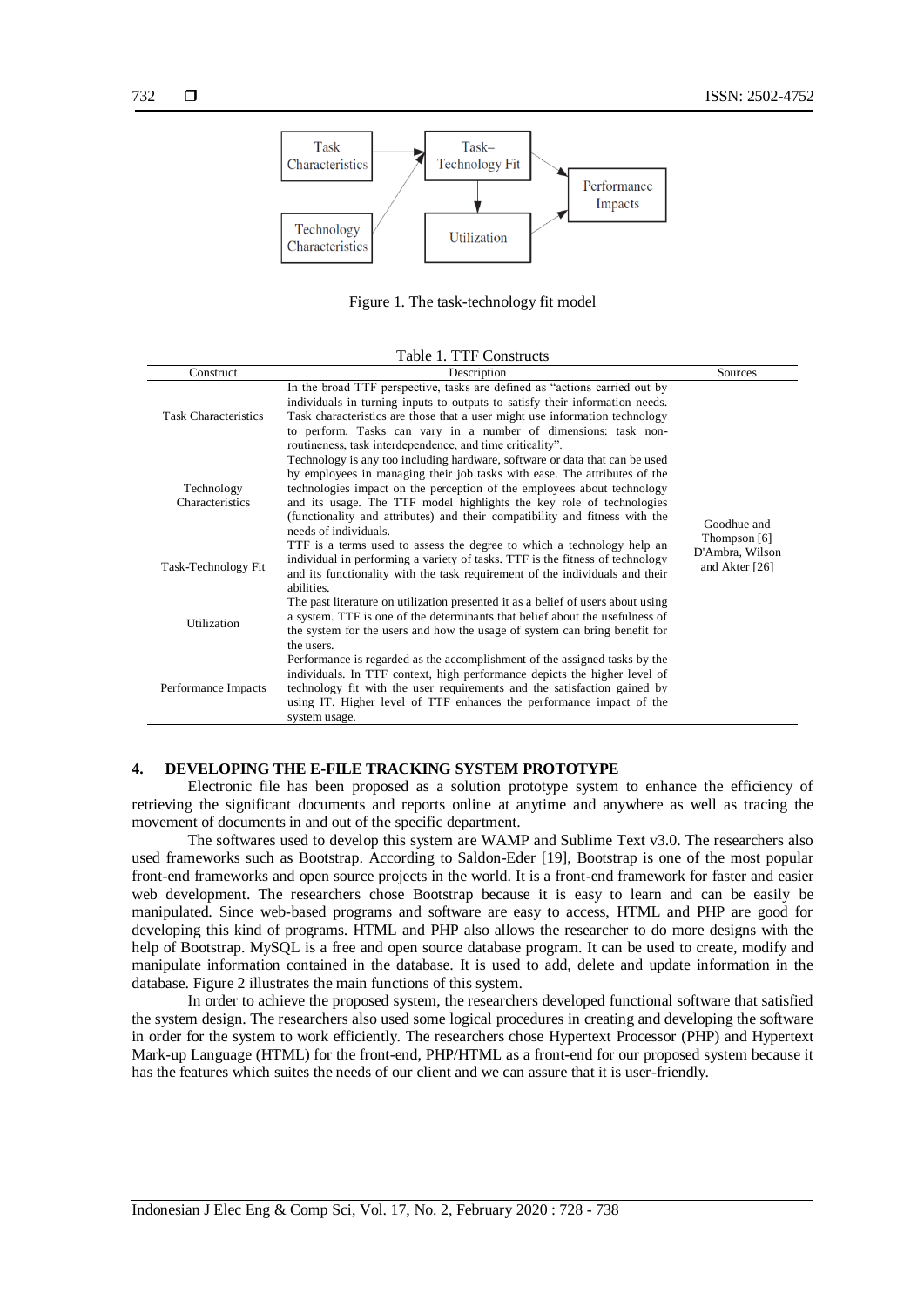| i<br>× |
|--------|
|        |

| <b>E-File Tracking System</b> | Home                       | Search Document     | Announcements     | <b>Managing Document</b> |             |               |      | $\mathtt{AR}$<br>EN     | $\frac{1}{\sqrt{\frac{2}{n}}}$ |  |
|-------------------------------|----------------------------|---------------------|-------------------|--------------------------|-------------|---------------|------|-------------------------|--------------------------------|--|
| Categorize                    | <b>Document</b>            | Dep.Send            | Dep.Received      | Date                     | Achievement | <b>Delete</b> | Edit | <b>Upload</b>           | Download                       |  |
| By Date                       | <b>Student Certificate</b> | Dep.Student Affairs | Dep of Accounting | 2018-8-15                | $\bullet$   | û             | Ø    | Δ                       | Ø)                             |  |
| By Department                 | Student Certificate        | Dep.Student Affairs | Dep of Computing  | 2018-8-15                | $\odot$     | û             | Ø    | Δ                       | Ø                              |  |
| By Achievement                | Student Certificate        | Dep.Student Affairs | Dep of Accounting | 2018-8-14                | $\odot$     | û             | Ø    | Δ                       | Ø.                             |  |
| By Document                   | Student Certificate        | Dep.Student Affairs | Dep of Computing  | 2018-8-14                | ✔           | û             | Ø    | Δ                       | Ø                              |  |
| A                             | <b>Student Certificate</b> | Dep.Student Affairs | Dep of Computing  | 2018-8-14                | ✔           | û             | Ø    | Ŧ                       | Ø                              |  |
|                               | <b>Student Certificate</b> | Dep.Student Affairs | Dep of Computing  | 2018-8-14                | ✔           | û             | Ø    | Δ                       | Ø                              |  |
| <b>Authority Info</b>         | <b>Student Certificate</b> | Dep.Student Affairs | Dep of Computing  | 2018-8-14                | ✔           | û             | Ø    | Δ                       | Ø                              |  |
| Position: Head                | <b>Student Certificate</b> | Dep.Student Affairs | Dep of Computing  | 2018-8-14                | ✔           | Ê             | Ø    | Δ                       | Ø                              |  |
| UserName: Admin               | Student Certificate        | Dep.Student Affairs | Dep of Computing  | 2018-8-14                | ✔           | û             | Ø    | Δ                       | Ø)                             |  |
| IP: 127.0.0.1                 | Student Certificate        | Dep.Student Affairs | Dep of Computing  | 2018-8-14                | v           | û             | Ø    | $\overline{\mathbf{r}}$ | Ø                              |  |
| More Information              |                            |                     | $\alpha$          | $1 \t2 \t3$              |             |               |      |                         |                                |  |

Figure 2. Managing page for admin

## **5. MEASURING E-FILE TRACKING SYSTEM BASED ON TTF**

The current research employed quantitative research design, where survey questionnaire was used as a source of primary data collection. The survey questionnaire was carefully designed in accordance with previous literature and distributed and filled by target participants who have experience in using selected system which is e-file tracking system. Moreover, the purpose of this study understands the fit between the technologies used and the employee's performance.

Meanwhile, to evaluate the fit of e-file tracking system on the employee tasks and performance, this study harnesses the structural equation modeling techniques (SEM) for this purpose. More specifically, SEM using Partial Least Square (PLS) has been opted to run the proposed model. PLS is a regression based technique based on path analysis to test the proposed hypothesis. The PLS approach is more appropriate to employed in current research as compared to other SEM approaches. The reason of selection PLS is the flexibility of normality data assumption, small sample size requirement and ability to handle complex predictive model. The PLS approach is employed using computer program named SmartPLS 3 which is widely used in multivariate data analysis. In addition, the survey measures five ordinal variables, which are Technology Characteristics, Task Characteristics, Task-Technology Fit, Utilization and Performance Impacts, as well as demographic dimensions. The measurements for the focal constructs were adapted from the previous research studies in the field as indicted in Table 2. The selected measures used in current research were carefully adapted from the previous literature in filed due to their authenticity, usefulness and relevance with current research. Table 2 presents the summary of the instruments used in current research, their sources and proposed hypotheses.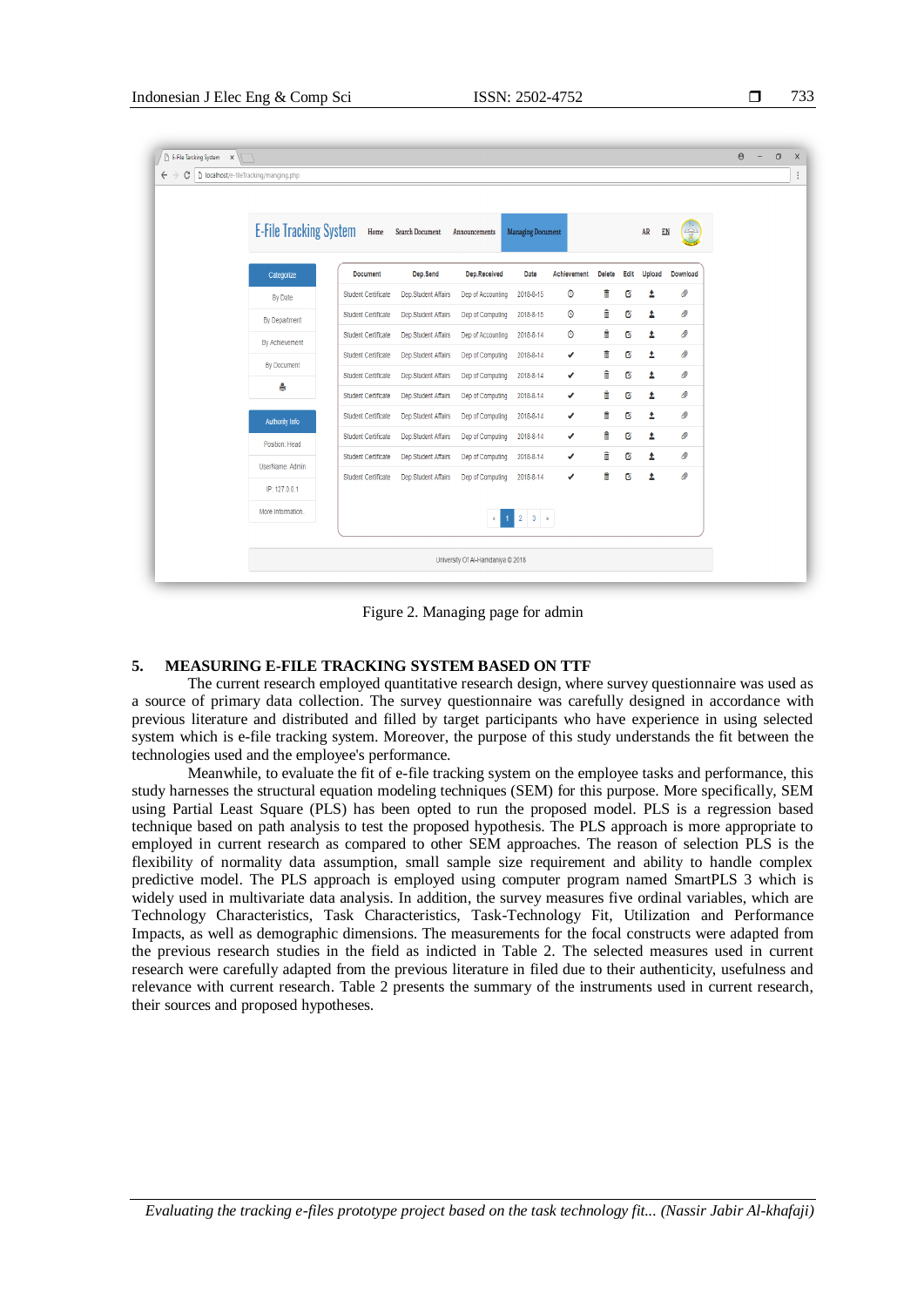| Table 2. Construct's Measurement                |                                                                                                                                                                                                                                                                                                                |                 |                                                                                                                     |                                                                         |  |  |
|-------------------------------------------------|----------------------------------------------------------------------------------------------------------------------------------------------------------------------------------------------------------------------------------------------------------------------------------------------------------------|-----------------|---------------------------------------------------------------------------------------------------------------------|-------------------------------------------------------------------------|--|--|
| <b>Constructs</b>                               | <b>Items</b>                                                                                                                                                                                                                                                                                                   | NO.             | <b>Hypothesis</b>                                                                                                   | <b>Adopted from</b>                                                     |  |  |
| <b>Task</b><br><b>Characteristics</b><br>(TASK) | $TASK1 - I$ need to manage my<br>documents)<br>(the<br>accounts<br>anytime anywhere<br>TASK2 - I need to make<br>transfers (traces the documents)<br>anytime anywhere<br>TASK3 $-$ I need to acquire<br>document information in real<br>time.                                                                  | H1              | Task<br>characteristics<br>positively<br>affect<br>the<br>perceived task-technology<br>fit in e-file system.        |                                                                         |  |  |
| <b>Technology</b><br>characteristics<br>(TECH)  | $TECH1 - e$ -file tracking system<br>provides ubiquitous services<br>$TECH2 - e$ -file tracking system<br>provides real time services<br>$TECH3 - e$ -file tracking system<br>provides a quick service<br>$TECH4 - e$ -file tracking system<br>provides secure services.                                       | H2              | Technology characteristics<br>positively<br>affect<br>the<br>perceived task-technology<br>fit in e-file system.     |                                                                         |  |  |
| <b>Task technology fit</b><br>(TTF)             | $TTF1 - In helping complete my$<br>tasks, the functions of e-file<br>tracking system are enough.<br>$TTF2 - In helping complete my$<br>tasks, the functions of e-file<br>tracking system are appropriate.<br>$TTF3 - In general, the functions$<br>of e-file tracking system fully<br>meet my university needs | H3a             | Task-technology fit in e-<br>file system has a positive<br>impact on Performance<br>Impacts                         | Zhou et al. $[28]$<br>Lin and Huang [29]<br>Goodhue and<br>Thompson [6] |  |  |
| <b>Utilization</b>                              | UTILIZ1 - I use e-file tracking<br>system<br>UTILIZ2 $-$ I use e-file tracking<br>system to manage my tasks<br>UTILIZ2 $-$ I use e-file tracking<br>system<br>tracking<br>to<br>the<br>documents                                                                                                               | H3 <sub>b</sub> | Task-technology fit in e-<br>file tracking system has a<br>positive impact on using e-<br>file tracking system.     |                                                                         |  |  |
| <b>Performance</b><br><b>Impacts (PI)</b>       | $PI1 - I$ gain time using<br>electronic tracking system<br>PI2 – electronic tracking system<br>allows me to make my work<br>quicker<br>P13- I feel e-file tracking system<br>is useful                                                                                                                         | <b>H4</b>       | Utilization<br>e-file<br>οf<br>tracking system has a<br>positive<br>impact<br><sub>on</sub><br>Performance Impacts. |                                                                         |  |  |

#### **6. MEASUREMENT MODEL TESTING**

The current research used measurement model to assess the reliability and validity of the constructs employed. As suggested by Chin [30] and Hair et al. [31], the reliability and validity of construct are assessed through composite reliability, discriminant validity and convergent validity in current research. The reliability of the reflect measurement model using PLS-SEM should be assessed through indictor reliability and construct reliability as show in Figure 3. The agreed criterion of factor loading greater than 0.70 [32-34] was used to assess the indicators reliability and the loading on its associated latent construct was checked. The current research used PLS Algorithm in SmartPLS to assess the measurement model.

As per suggestions of Hair et al. [35] those indicators with loading between 0.4-0.7 can be deleted where it improves the values of Composite Reliability (CR) or Average Variance Extracted (AVE) to gain acceptable thresholds. In current research measurement model, indicator TECH1 less than 0.7 but meanwhile CR and AVE are acceptable, therefore this indicator is retained. In order to measure the convergent validity of the used constructs, CR and AVE were used based on previous literature. In this regard, Fornell and Larcker [36] provided a threshold where CR of each construct used in measurement model should be greater than 0.7 and the value of AVE should be above 0.5 to ensure the constructs hold convergent and discriminant validity. The measurement model in current research shows that CR an AVE for the used construct are above the threshold suggested by Fornell and Larcker [36].These results are presented in Table 3.

Chin [37] mentioned the criteria for establishment of discriminant validity in which square root of AVE is greater than correlation shared between constructs and others constructs in the model. The greater value of square root of AVE depicts that constructs hold the discriminant validity. The result in Table 4 shows that current research meets Fornell and Larcker [36] criteria. The values on diagonal depict the constructs hold discriminant validity.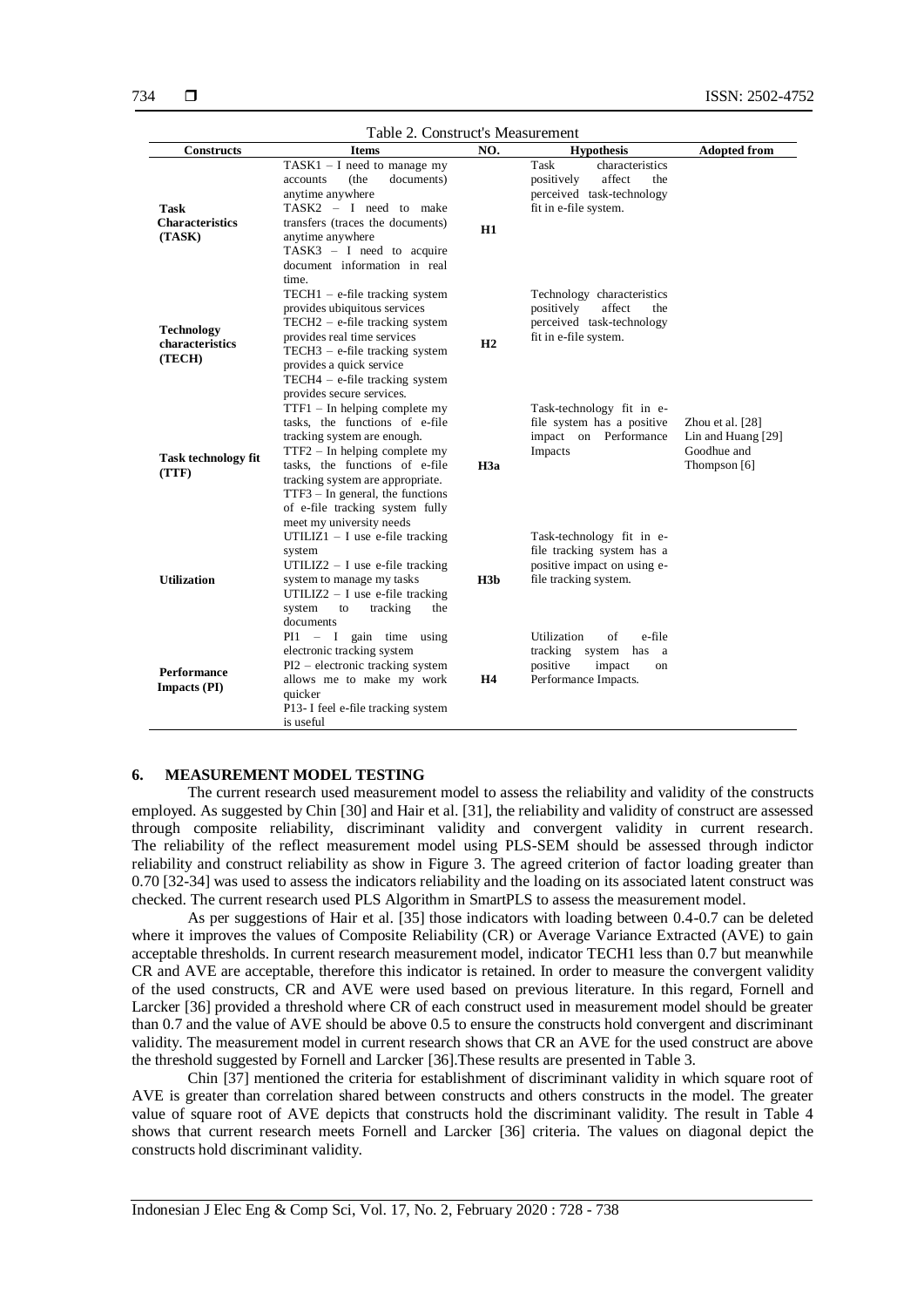

Figure 3. Measurement model

| able 3. The Results of Assessment of the Measurement Mode |                   |         |           |       |
|-----------------------------------------------------------|-------------------|---------|-----------|-------|
| Constructs                                                | Items             | Loading | <b>CR</b> | AVE   |
|                                                           | PI <sub>1</sub>   | 0.716   |           |       |
| PI                                                        | PI <sub>2</sub>   | 0.889   | 0.814     | 0.596 |
|                                                           | PI3               | 0.696   |           |       |
|                                                           | TASK1             | 0.860   |           |       |
| TASK                                                      | TASK2             | 0.875   | 0.880     | 0.711 |
|                                                           | TASK3             | 0.793   |           |       |
|                                                           | TECH <sub>1</sub> | 0.609   |           |       |
| <b>TECH</b>                                               | TECH <sub>2</sub> | 0.844   | 0.829     | 0.624 |
|                                                           | TECH3             | 0.629   |           |       |
|                                                           | TECH4             | 0.872   |           |       |
|                                                           | TTF1              | 0.919   |           |       |
| <b>TTF</b>                                                | TTF2              | 0.628   | 0.832     | 0.560 |
|                                                           | TTF3              | 0.796   |           |       |
|                                                           | UTILIZ11          | 0.733   |           |       |
| UTILIZ.                                                   | UTILIZ2           | 0.812   | 0.843     | 0.642 |
|                                                           | UTILIZ3           | 0.854   |           |       |

Table 3. The Results of Assessment of the Measurement Model

|  | Table 4. Discriminant Validity of the Variable Constructs |
|--|-----------------------------------------------------------|
|--|-----------------------------------------------------------|

| 0.772 |       |       |       |       |
|-------|-------|-------|-------|-------|
| 0.353 | 0.843 |       |       |       |
| 0.927 | 0.255 | 0.790 |       |       |
| 0.650 | 0.760 | 0.508 | 0.748 |       |
| 0.490 | 0.529 | 0.433 | 0.697 | 0.801 |
|       |       |       |       |       |

## **7. STRUCTURAL MODEL TESTING**

The current research in addition to PLS Algorithm used bootstrapping procedure to get the decision values, where T-values and P values for all the path were produced to support the decision either hypothesis is supported or not supported. Table 5 provides details on the test paths, t-vlaue, p-value and decision regarding the hypothesized relationship.

Results of structural model for hypotheses testing indicated that out of five of the exogenous and endogenous latent variables, one of the variables was not supported, namely: Task Characteristics-> Tasktechnology fit, where t-value was 1.576.

| Table 5. Hypotheses Testing Results |                                                      |         |         |                   |  |  |  |
|-------------------------------------|------------------------------------------------------|---------|---------|-------------------|--|--|--|
| NO.                                 | <b>Hypothesis</b>                                    | t.value | p.value | Decision          |  |  |  |
| H1                                  | Task Characteristics -> Task<br>technology fit       | 1.576   | 0.116   | Not.<br>supported |  |  |  |
| H <sub>3</sub> a                    | Task technology fit -> Performance<br>Impacts        | 18.783  | 0.000   | Supported         |  |  |  |
| H3h                                 | Task technology fit $\rightarrow$ Utilization        | 4.133   | 0.000   | Supported         |  |  |  |
| H <sub>2</sub>                      | Technology Characteristics -> Task<br>technology fit | 3.685   | 0.000   | Supported         |  |  |  |
| H <sub>4</sub>                      | Utilization-> Performance Impacts                    | 1.645   | 0.100   | Supported         |  |  |  |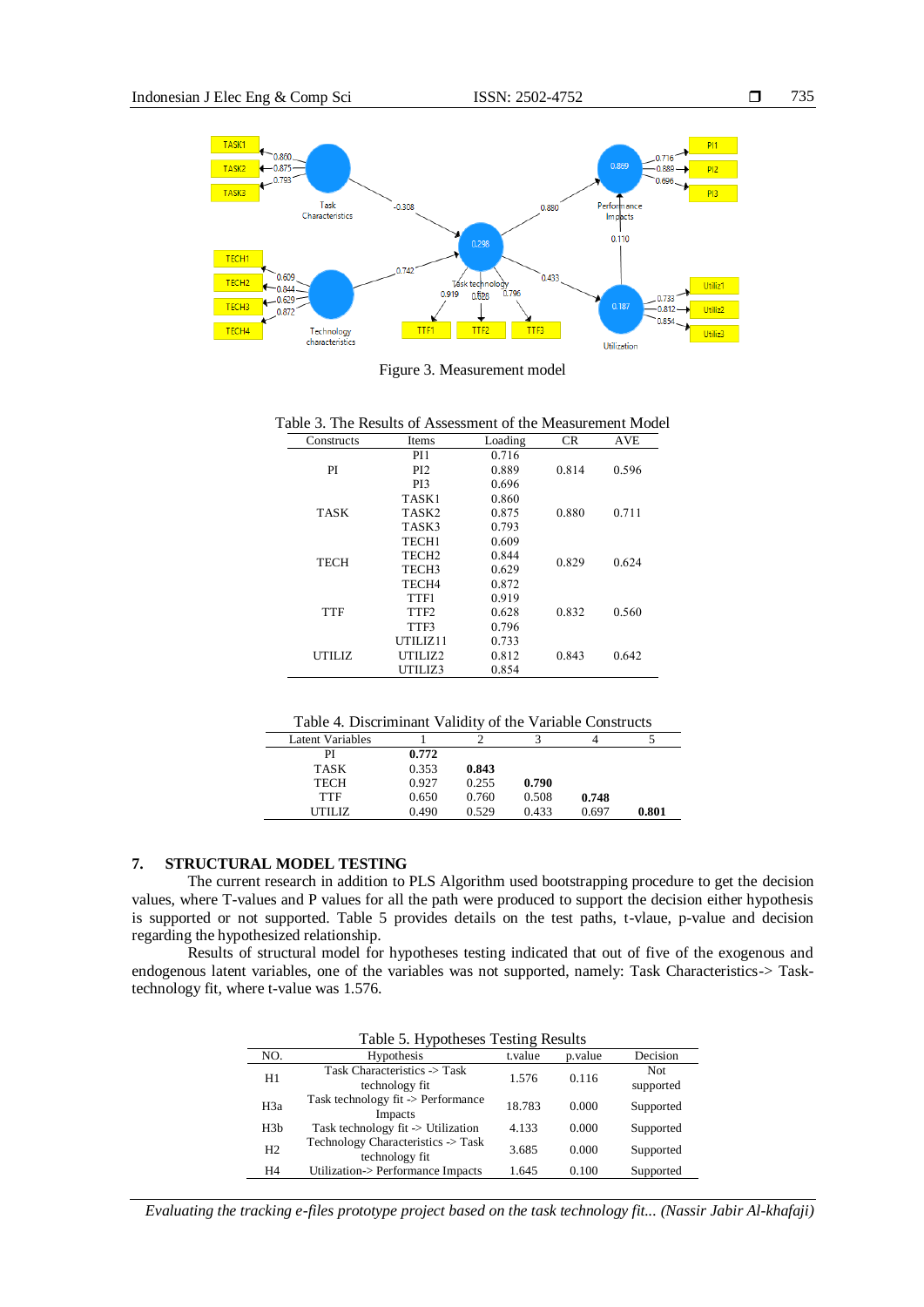The values of  $R^2$  for the constructs Performance Impacts, Task-technology fit and Utilization are acceptable and adequate. Where,  $R^2$  of key target construct of the present study (employee's performance of e-file tracking system) has a high value of 0.869. In the same context, the  $R^2$  for each of Task-technology fit (0.298) and Utilization (0.187) provides acceptable level of explanation. The present study also supports the prior finding through the use of  $Q^2$  predictive relevancy measure, as shown in Table 6.

| Table 6. Results of $\mathbb{R}^2$ , $\mathbb{Q}^2$ , and $f^2$ |                |       |                                         |                    |         |  |  |  |
|-----------------------------------------------------------------|----------------|-------|-----------------------------------------|--------------------|---------|--|--|--|
| <b>Construct</b>                                                | $\mathbb{R}^2$ | $O^2$ |                                         | <b>Effect Size</b> |         |  |  |  |
|                                                                 |                |       | Correlation Between variables           |                    | Remarks |  |  |  |
| Performance                                                     | 0.8            | 0.4   | Technology characterizes -              | 4.812              |         |  |  |  |
| Impacts                                                         | 69             | 36    | >Performance Impacts                    |                    | Large   |  |  |  |
| Task-                                                           | 0.2            | 0.3   | Technology characterizes -> Utilization | 0.230              | Medium  |  |  |  |
| technology fit                                                  | 98             | 69    |                                         |                    |         |  |  |  |
| Utilization                                                     | 0.1            | 0.3   | Task technology ->Task-technology fit   | 0.331              | Medium  |  |  |  |
|                                                                 | 87             | 87    | Utilization ->Performance Impacts       | 0.220              | Medium  |  |  |  |

The blindfolding procedure using SmartPLS provides  $Q^2$  value with an omission distance D=7 show the adequate predictive relevance for Performance Impacts (0.436), Task-technology Fit (0.369) and Utilization (0.387). The finding indicates that the value of  $Q^2$  is above zero which is criterion to show predictive relevance of the path model. The values calculated for effect size using  $f^2$  also provide support for variables (Technology characterizes, Task characterizes and Utilization). The  $f^2$  a value in Table 6 indicates that the effect Technology characterizes->Utilization, Task technology ->Task-technology fit and Utilization ->Performance Impacts is medium. Moreover, the effect of Technology characterizes ->Performance Impacts is large.

#### **8. CONCLUSION**

Information and communication technologies have been implemented in different organizations for effectiveness. These technologies help organizations in many aspects such as strategy, budget, anticorruption, security and privacy, user requirements, cooperation and system integration among others. With regard to universities, centralized data storage and sharing system within specific servers assist university departments to access information with ease in efficient and effective manner. Moreover, it provides the important documents a secure storage and retrieval place. Therefore, the electronic file Tracking System is developed to assist the monitoring of documents specifically in the processes of tracking the completion of transactions and keeping files required in decision-making. The TTF model is considered as an important theoretical contribution in understanding how utilization of informational technology impacts performance of individuals. This current research employed TTF model to determine the factors that influence on individual the individual performance of e-file tracking system.

Data was gathered in this study from staffs who work in the university in Mosel, Iraq. Based on the analysis of the collected data, task-technology fit has a significant relationship with Performance Impacts and Utilization. Meanwhile, Technology Characteristics has a significant relationship with Task-technology fit and Utilization also significantly affects employee's Performance on e-file tracking system. While, Task Characteristics does not affect Task technology fit.

This prototype system aims to manage and preserve the important documents related to educational institutes in the higher education through web-based system. This system will enable the chief stakeholders to easily access and retrieve the document when needed. Moreover, this system provides a central repository system for the documents and streamlines document process through a department. This system also provides a tracking system and well organized monitoring system which is one of the key features in an e-file tracking prototype.

#### **REFERENCES**

- [1] J. A. Villanueva*, et al.*, "The role of telemedicine and mobile health in the monitoring of sleep-breathing disorders: improving patient outcomes," *Smart Homecare Technology and TeleHealth,* vol. 4, pp. 1-11, 2017.
- [2] H. Kojima*, et al.*, "Web Service Systems for Cooperative Work Support in Knowledge Creation Processes," *Human Interface and the Management of Information. Designing Information Environments,* pp. 94-103, 2009.
- [3] E. Aljarrah*, et al.*, "E-voting in Jordan: Assessing readiness and developing a system," *Computers in Human Behavior,* vol. 63, pp. 860-867, 2016.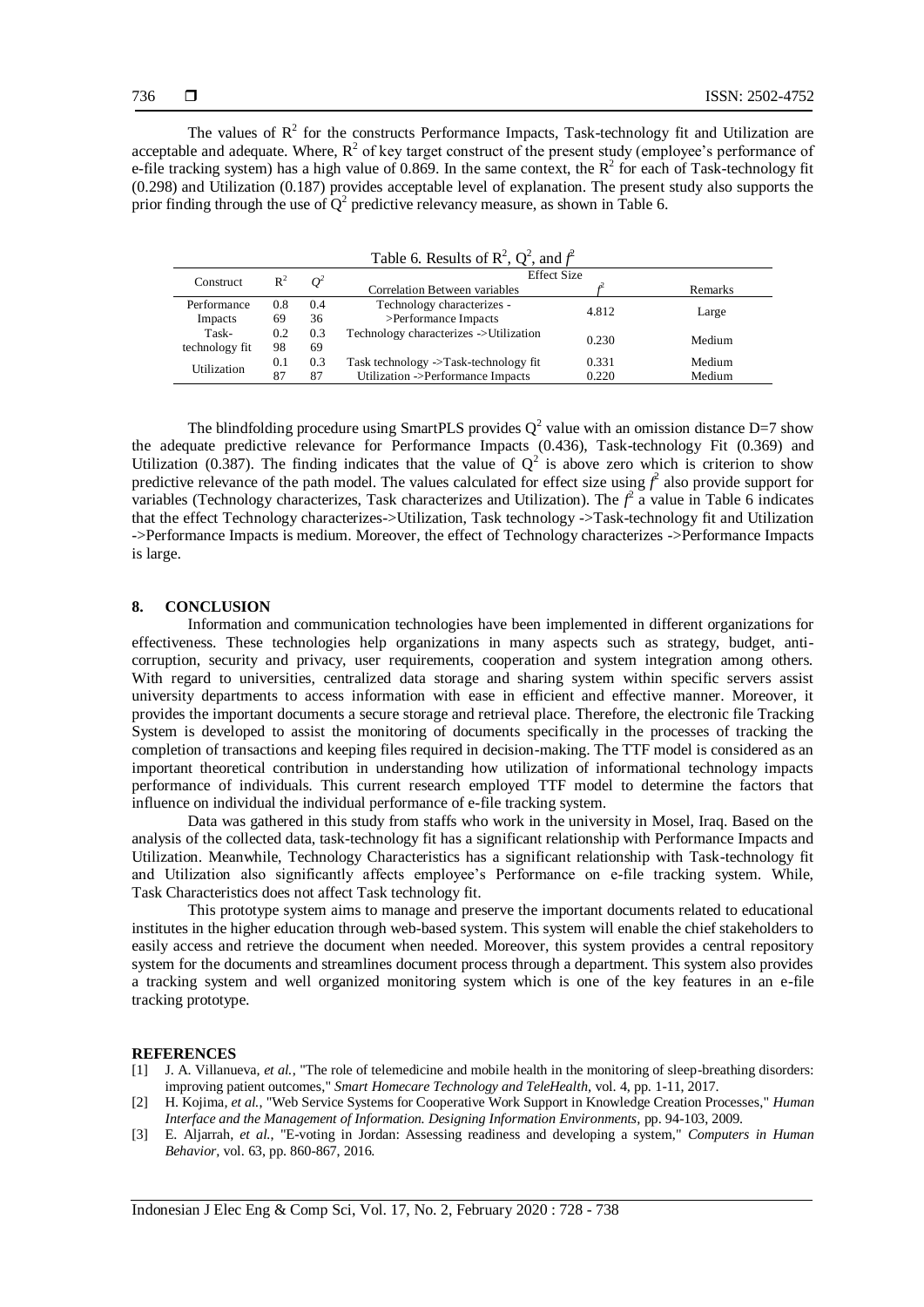- [4] P. Romaniuk, "Electronic administration as a factor in the efficient management, development and communication of public administration," *International Journal of Contemporary Management,* vol. 2016, pp. 79-94, 2016.
- [5] N. J. Al-Khafaji*, et al.*, "Critical Variables that Impede Electronic Information Sharing: Administrator's and Lecturer's Standpoint," *Journal of Engineering and Applied Sciences,* vol. 13, pp. 1654-1662, 2018.
- [6] D. L. Goodhue and R. L. Thompson, "Task-technology fit and individual performance," *MIS quarterly,*  pp. 213-236, 1995.
- [7] M. Carter*, et al.*, "Desperately seeking information in information systems research," *International Conference on Information System,* 2015.
- [8] R. Demong*, et al.*, "Electronic Document Tracking System (EDTS): A Prototype," in *Symposium on Human Interface*, 2009, pp. 375-383.
- [9] N. J. Al-Khafaji and H. H. Azeez, "The Utilization Of Information System Model For Assessing Digital Services" *International Journal of Mechanical Engineering and Technology and Health Care,* vol. 9, pp. 827-839, 2018.
- [10] G. M. Kvon*, et al.*, "Risk in Implementing New Electronic Management Systems at Universities," *Eurasia Journal of Mathematics, Science and Technology Education,* vol. 14, pp. 891-902, 2017.
- [11] T. A. Sykes., "Support Structures and Their Impacts on Employee Outcomes: A longitudinal Field Study of an Enterprise System Implementation," *Issues,* vol. 11401, 2015.
- [12] H.-P. Lu and Y.-W. Yang, "Toward an understanding of the behavioral intention to use a social networking site: An extension of task-technology fit to social-technology fit," *Computers in Human Behavior,* vol. 34, pp. 323-332, 2014.
- [13] P. Vikash Kumar*, et al.*, "File Tracking System," *International Journal of Scientific Engineering and Applied Science (IJSEAS),* vol. 1, pp. 195-200, 2015.
- [14] R. H. Sprague Jr, "Electronic document management: Challenges and opportunities for information systems managers," *MIS quarterly,* pp. 29-49, 1995.
- [15] J. D. F. Miñon*, et al.*, "An Intranet-based Document Management and Monitoring System framework: A case for the National University Quality Management Office," in *Region 10 Conference (TENCON), 2016 IEEE*, 2016, pp. 2262-2267.
- [16] A. Mahmood and I. T. Okumus, "Design and Implementation of an Electronic Document Management System," *MAKÜ-Uyg,* vol. 1, pp. 9-17, 2017.
- [17] N. J. Al-Khafaji, R. M. Abdullah & M. A. Al-Khafaji*., "Evaluating the Tracking e-Files Prototype Project Based on The Task Technology Fit Model,"* 2018 The International Conference on Smart Instrumentation, Measurement and Application 2018 (ICSIMA), Thailand, 2018..
- [18] Y.-Q. Zhu and A. Kindarto, "A garbage can model of government IT project failures in developing countries: The effects of leadership, decision structure and team competence," *Government Information Quarterly*, vol. 33, pp. 629-637, 2016.
- [19] M. Saldon-Eder, "E-Document Tracking System," European Academic Research, vol. III, pp. 2731-2747, 2015.
- [20] H. Krasniqi, "File Tracking System," Degree of Bachelor of Science, Faculty of Architecture and Engineering, Epoka University, Tirana, 2013.
- [21] H. Abdulkadhim, et al., "A Research Framework of Electronic Document Management Systems (EDMS) Implementation Process in Government," *Journal of Theoretical & Applied Information Technology*, vol. 81, 2015.
- [22] H. Alshibly, et al., "Investigating the Critical Success Factors for Implementing Electronic Document Management Systems in Governments: Evidence From Jordan," *Information Systems Management*, vol. 33, pp. 287-301, 2016.
- [23] F. Özdemirci, "Development and implementation of the document management and archiving system (BEYAS) for universities: an example of cooperation," pp. 225-235, 2008.
- [24] S. Mushhad, et al., "Electronic document management: a paperless university model," in 2nd IEEE International Conference on Computer Science and Information Technology, 2009. ICCSIT 2009. pp. 440-444, 2009.
- [25] E. Williams and O. C. Uzochukwu, "Electronic File Monitoring System," *Global Journal of Pure and Applied Sciences*, vol. 21, pp. 71, 2015.
- [26] J. D'Ambra, et al., "Application of the task technology fit model to structure and evaluate the adoption of Ebooks by A cademics*," Journal of the American society for information science and technology*, vol. 64, pp. 48-64, 2013.
- [27] I. Junglas, et al., "Task-technology fit for mobile locatable information systems," Decision support systems, vol. 45, pp. 1046-1057, 2008.
- [28] T. Zhou, et al., "Integrating TTF and UTAUT to explain mobile banking user adoption," Computers in Human Behavior, vol. 26, pp. 760-767, 2010.
- [29] T.-C. Lin and C.-C. Huang, "Understanding knowledge management system usage antecedents: An integration of social cognitive theory and task technology fit*," Information & Management*, vol. 45, pp. 410-417, 2008.
- [30] W. W. Chin, "Bootstrap cross-validation indices for PLS path model assessment," in Handbook of partial least squares, ed: Springer, pp. 83-97, 2010.
- [31] J. F. Hair, et al., "The use of partial least squares structural equation modeling in strategic management research: a review of past practices and recommendations for future applications*," Long range planning*, vol. 45, pp. 320- 340, 2012.
- [32] J. F. Hair, et al., "PLS-SEM: Indeed a silver bullet," *Journal of Marketing theory and Practice*, vol. 19, pp. 139- 152, 2011.
- [33] J. Hulland, "Use of partial least squares (PLS) in strategic management research: A review of four recent studies," *Strategic management journal*, vol. 20, pp. 195-204, 1999.
- [34] O. Götz, et al., "Evaluation of structural equation models using the partial least squares (PLS) approach," in Handbook of partial least squares, ed: Springer, pp. 691-711, 2010.